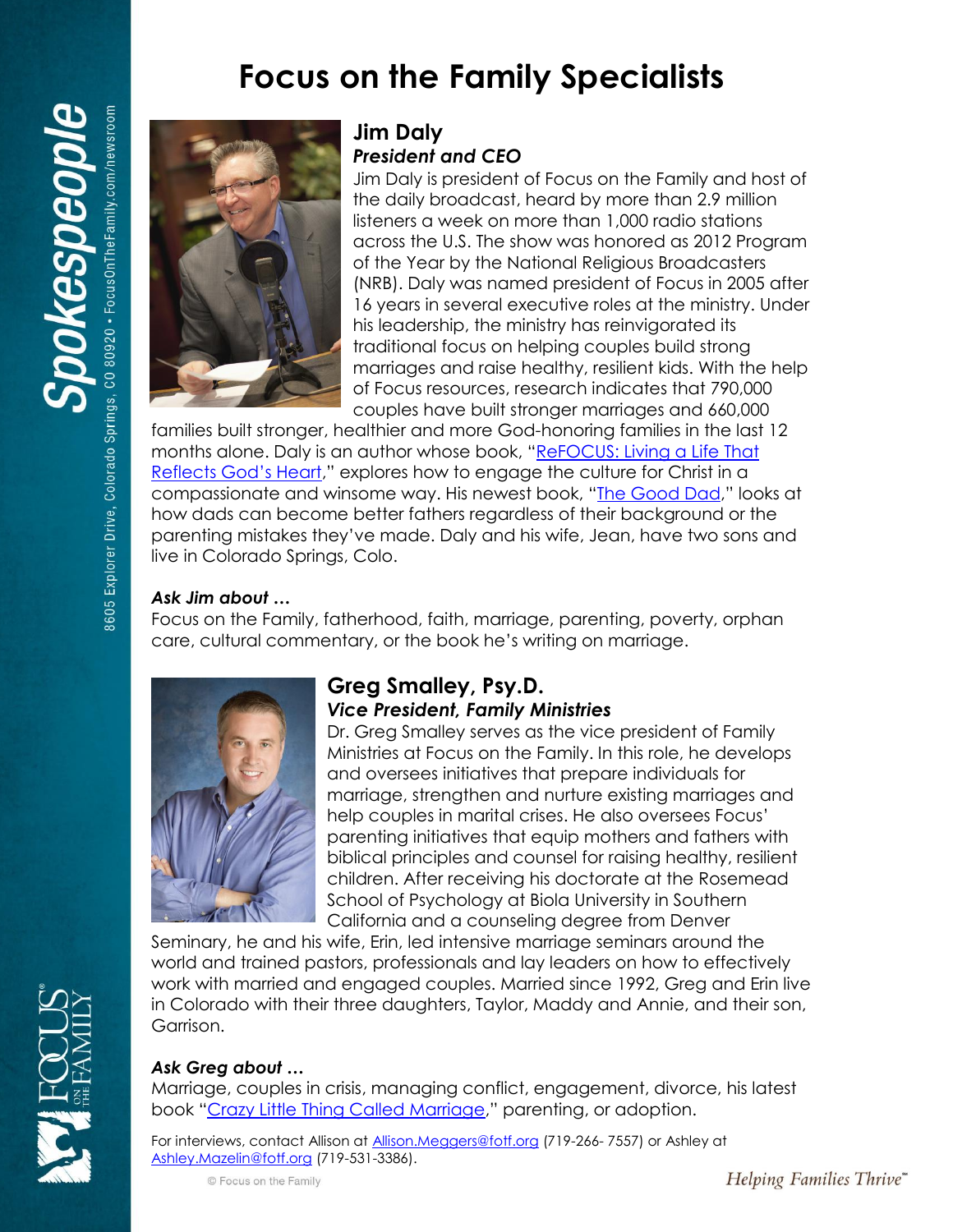

## **Lisa Anderson**

*Director, Young Adults; Host, "The Boundless Show"* Lisa Anderson is the author of "[The Dating Manifesto: A](http://family.christianbook.com/dating-manifesto-drama-pursuing-marriage-purpose/lisa-anderson/9781434708878/pd/708872?p=1159433&event=ORC)  [Drama-Free Plan for Pursuing Marriage with Purpose,](http://family.christianbook.com/dating-manifesto-drama-pursuing-marriage-purpose/lisa-anderson/9781434708878/pd/708872?p=1159433&event=ORC) and she hosts "[The Boundless Show](http://www.boundless.org/podcast-section#P=0)," Focus on the Family's popular radio show and podcast for young adults. As director of Young Adults and Boundless at Focus on the Family, Anderson manages [Boundless,](http://www.boundless.org/) Focus' ministry for young adults, with the goal of helping

20- and 30-somethings grow up, own their faith, date with purpose and prepare for marriage and family. She is driven, in part, by interacting regularly with young adults who, because of the cultural impact of divorce, fatherlessness and a Hollywood-inspired view of romance and relationships, have little idea of how to approach dating and marriage from a God-honoring perspective. She has appeared on numerous radio and TV programs and has been known to speak at national conferences wearing tall boots and a skull T-shirt. Anderson graduated from Trinity International University in Chicago and has lived and worked across the globe from Paraguay to Capitol Hill. She now makes her home in Colorado Springs, Colo.

#### *Ask Lisa about …*

Singleness, dating, millennials, growing up, preparing for marriage and family, cultural commentary, or her radio show.



## **Bob Waliszewski**  *Director, Plugged In*

Bob Waliszewski is the director of Focus on the Family's [Plugged In](http://www.pluggedin.com/) website, which is dedicated to helping families make wise entertainment choices. The Plugged In website won an NRB award for "Best Ministry Website" for 2012. The site and its various smart phone apps provide up-to-date reviews of new movie releases and information on the hottest music, television, DVDs and

video games impacting culture today. Waliszewski reaches more than 700 radio stations and Internet outlets weekly with his syndicated "Plugged In Movie [Review](http://www.focusonthefamily.com/popups/media_player.aspx?&FAMILYTYPE=null&Tab=Shows&subcategory=PluggedInMovieReviews)*"*, a family-friendly review of today's hottest movies in 1- and 2-minute radio features. Waliszewski is the author of "[Plugged-In Parenting: How to Raise](http://family.christianbook.com/plugged-parenting-media-savvy-not-war/bob-waliszewski/9781589976245/pd/976245?item_code=WW&netp_id=873112&event=ESRCG&view=details)  [Media-Savvy Kids with Love](http://family.christianbook.com/plugged-parenting-media-savvy-not-war/bob-waliszewski/9781589976245/pd/976245?item_code=WW&netp_id=873112&event=ESRCG&view=details)*,* Not War" (Tyndale, 2011), and he regularly speaks to teens and parents on popular culture. A former youth pastor, Waliszewski joined the Focus on the Family team in 1991. He is married to Leesa, and they have two adult children.

## *Ask Bob about …*

Entertainment, award shows, media discernment for families, raising mediasavvy kids, parenting, and movie reviews.

For interviews, contact Allison at [Allison.Meggers@fotf.org](mailto:Allison.Meggers@fotf.org) (719-266- 7557) or Ashley at [Ashley.Mazelin@fotf.org](mailto:Ashley.Mazelin@fotf.org) (719-531-3386).

© Focus on the Family

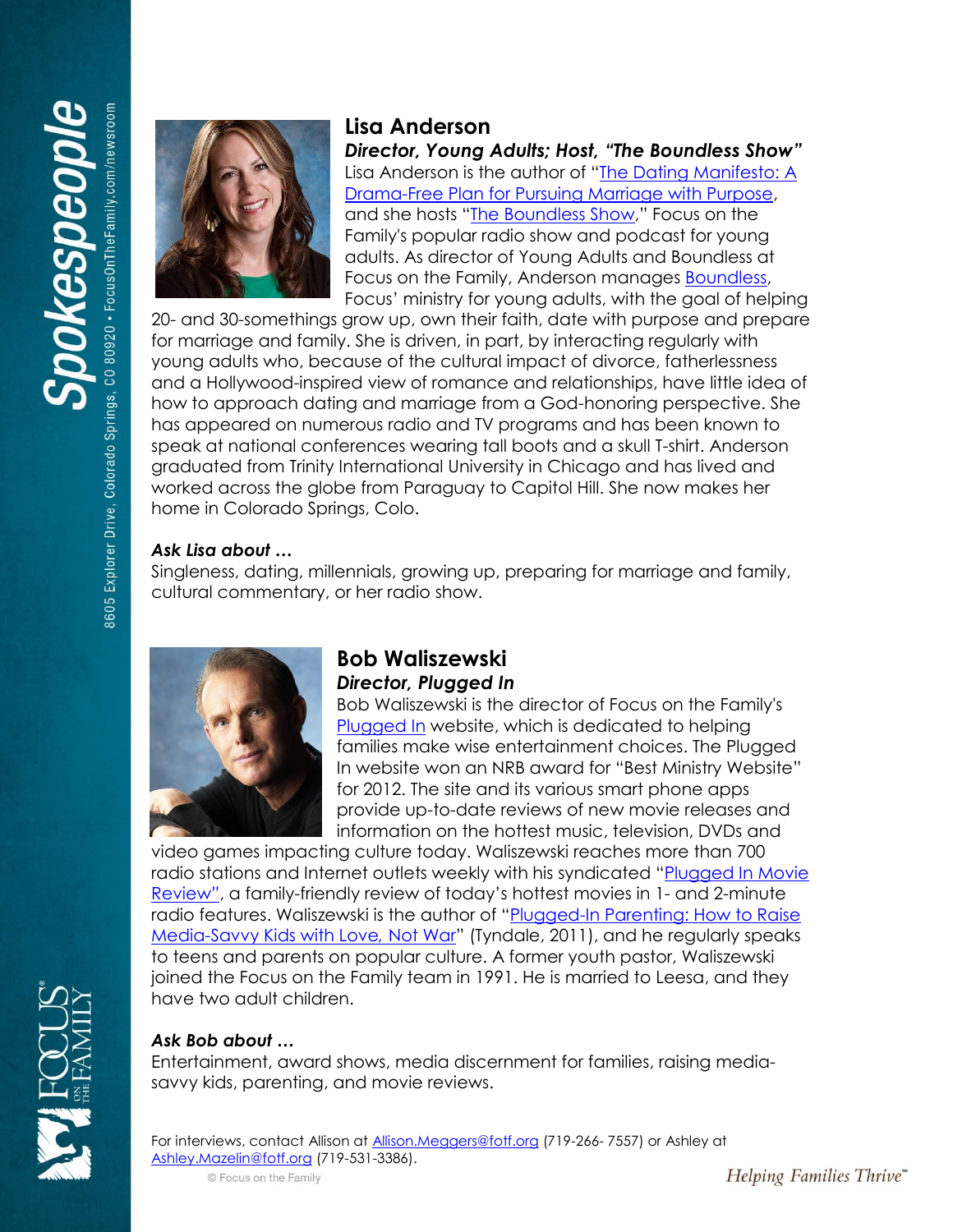

## **Paul Asay** *Associate Editor, Plugged In*

Paul Asay an associate editor at [Plugged In,](http://www.pluggedin.com/) a website that reaches millions of people with movie reviews that help people understand popular cultural trends and how they intersect with spiritual issues. Asay is an awardwinning journalist who covered religion at The (Colorado Springs) Gazette and whose work has been published by such outlets as The Washington Post, Christianity

Today, Youth Worker Journal and Beliefnet.com. He also blogs regularly at Patheos.com. Asay has a special interest in the unexpected ways faith and media intersect. He is the author of "[God on the Streets of Gotham: What the](http://www.amazon.com/God-Streets-Gotham-Screen-Ourselves/dp/141436640X/ref=tmm_pap_swatch_0?_encoding=UTF8&qid=&sr)  [Big Screen Batman Can Teach Us About God and Ourselves](http://www.amazon.com/God-Streets-Gotham-Screen-Ourselves/dp/141436640X/ref=tmm_pap_swatch_0?_encoding=UTF8&qid=&sr)" and "[Burning](http://www.amazon.com/Burning-Bush-2-0-Culture-Replaced/dp/1426787413/ref=tmm_pap_swatch_0?_encoding=UTF8&qid=&sr)  [Bush 2:0: How Pop Culture Replaced the Prophet,](http://www.amazon.com/Burning-Bush-2-0-Culture-Replaced/dp/1426787413/ref=tmm_pap_swatch_0?_encoding=UTF8&qid=&sr) and he collaborated with Jim Daly on his book, "[The Good Dad](http://family.christianbook.com/good-becoming-father-you-were-meant/jim-daly/9780310331797/pd/331797)." Asay lives in Colorado Springs with his wife, Wendy, and they have two adult children.

#### *Ask Paul about …*

Entertainment, movie reviews, media discernment, pop culture, fatherhood, parenting adult children/letting go, or superheroes.



#### **Danny Huerta**  *Executive Director, Parenting*

Danny Huerta is a bilingual, licensed clinical social worker who became Focus on the Family's executive director of parenting in late 2015. He specializes in the treatment of disruptive behavior disorders, self-esteem issues, and anxiety and depression in adolescents, children and their families. He can also discuss how to talk with kids about trauma and healthy sexuality. With degrees from the University of Colorado, Colorado Springs and the

University of Denver, Huerta has worked as a social worker in a low-income school district, directed a mentor program at a child placement agency, served as an adjunct faculty member at Pikes Peak Community College and maintained a private practice. After the shooting tragedies in Aurora, Colo., and Newtown, Conn., Huerta took on dozens of radio and TV interviews, giving advice to parents on how to talk through the tragedies with their kids. He has served as a board member on the El Paso County Mental Health Association, and is a frequent contributor to various Focus publications, including "The First Five Years of Marriage," radio broadcasts, and written content. He and his wife, Heather, have been married since 1998 and have two children, Alex and Lexi.

#### *Ask Danny about …*

Parenting; teen issues; healthy sexuality; trauma; behavior disorders; anxiety and depression in adolescents, kids and families; or talking to your kids about tragedy.

For interviews, contact Allison at [Allison.Meggers@fotf.org](mailto:Allison.Meggers@fotf.org) (719-266- 7557) or Ashley at [Ashley.Mazelin@fotf.org](mailto:Ashley.Mazelin@fotf.org) (719-531-3386).

© Focus on the Family

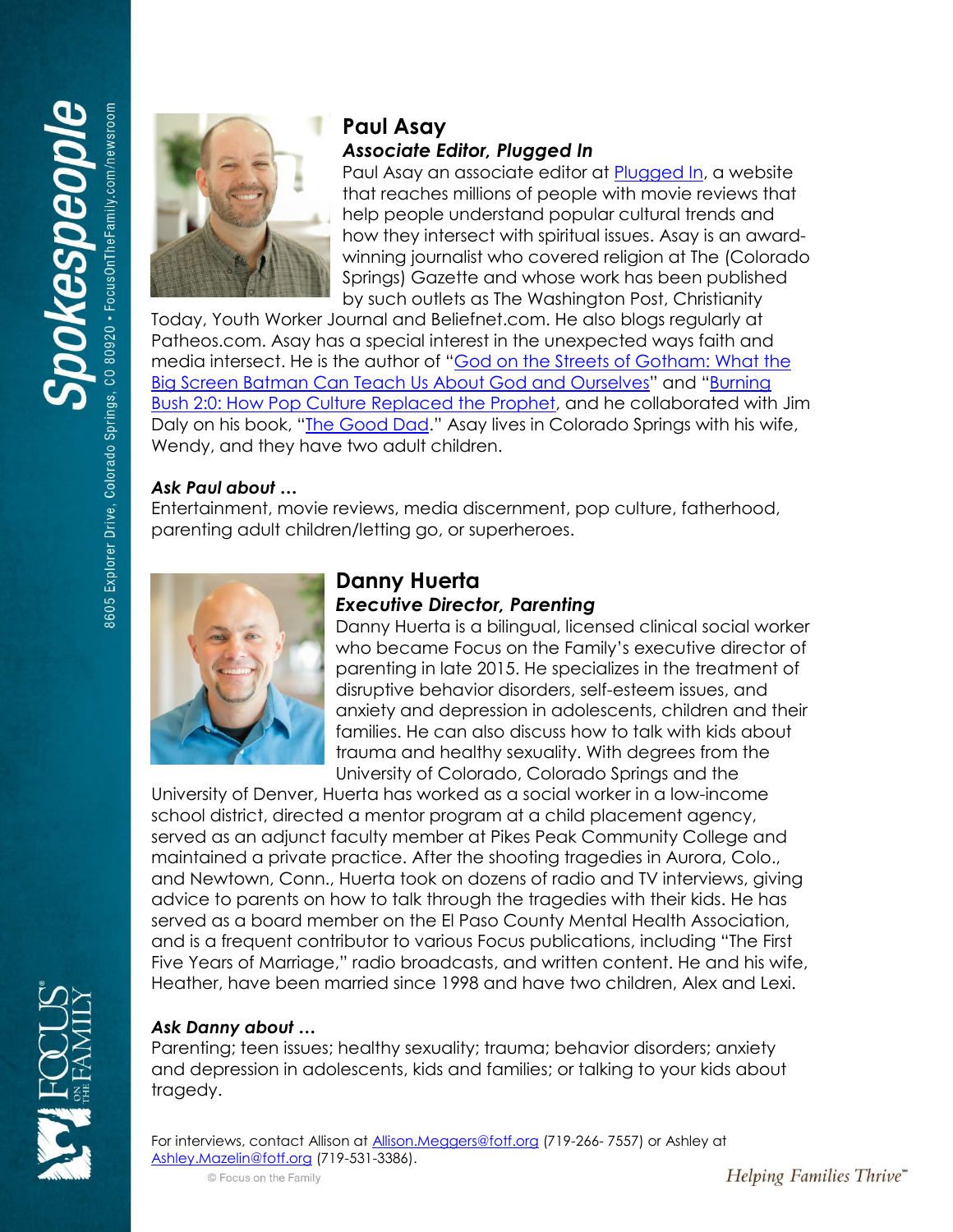CO 80920 • FocusOnTheFamily.com/newsroom pokespeop 8605 Explorer Drive, Colorado Springs,



## **Erin Smalley**  *Author/Speaker*

Erin Smalley, author and speaker, presents with her husband, Greg, at marriage intensives and marriage enrichment seminars, where they encourage couples toward developing deeply satisfying marriages. Smalley also develops content for the marriage department. She received her bachelor's degree in nursing and worked as a labor and delivery nurse for eight years before going back to school for a master's degree in clinical psychology at Evangel University in Springfield, Mo. Before starting at Focus in 2011, Smalley worked with her husband at the

Center for Relationship Enrichment at John Brown University. Smalley has been blessed as a wife and a biological and adoptive mom of four great children.

#### *Ask Erin about …*

Mothering, marriage, what it looks like to be a "wholehearted wife," the twelve traits that will help your marriage succeed, engagement, female friendships, or adoption.



#### **Geremy Keeton** *Director, Counseling Services*

Geremy Keeton serves as the director of counseling services at Focus on the Family. In this role, he provides leadership for licensed mental health professionals and ordained chaplains who offer comfort, prayer, professional input, and referrals to thousands of people facing a variety of personal and family needs. Keeton is a licensed marriage and family therapist. His focus, professional experience and studies include issues

related to sexuality from a Christian perspective and a redemptive vision for those struggling in this area. He also has extensive experience in counseling men and couples affected by sexual dysfunctions, infidelity and pornography addiction. In addition to offering individual and marriage therapy, he has authored materials and conducted recovery groups on these topics for over a decade. Keeton earned a bachelor's degree in human communication and a master's in marriage and family therapy from Abilene Christian University in 2001. He is also a licensed marriage and family therapist by the state of Colorado. He lives in Colorado Springs, Colo., with his wife and three children.

## *Ask Geremy about …*

Counseling at Focus on the Family, marriage, parenting, relationship issues, mental health, mental illness, sexual addictions, or sexual education.

© Focus on the Family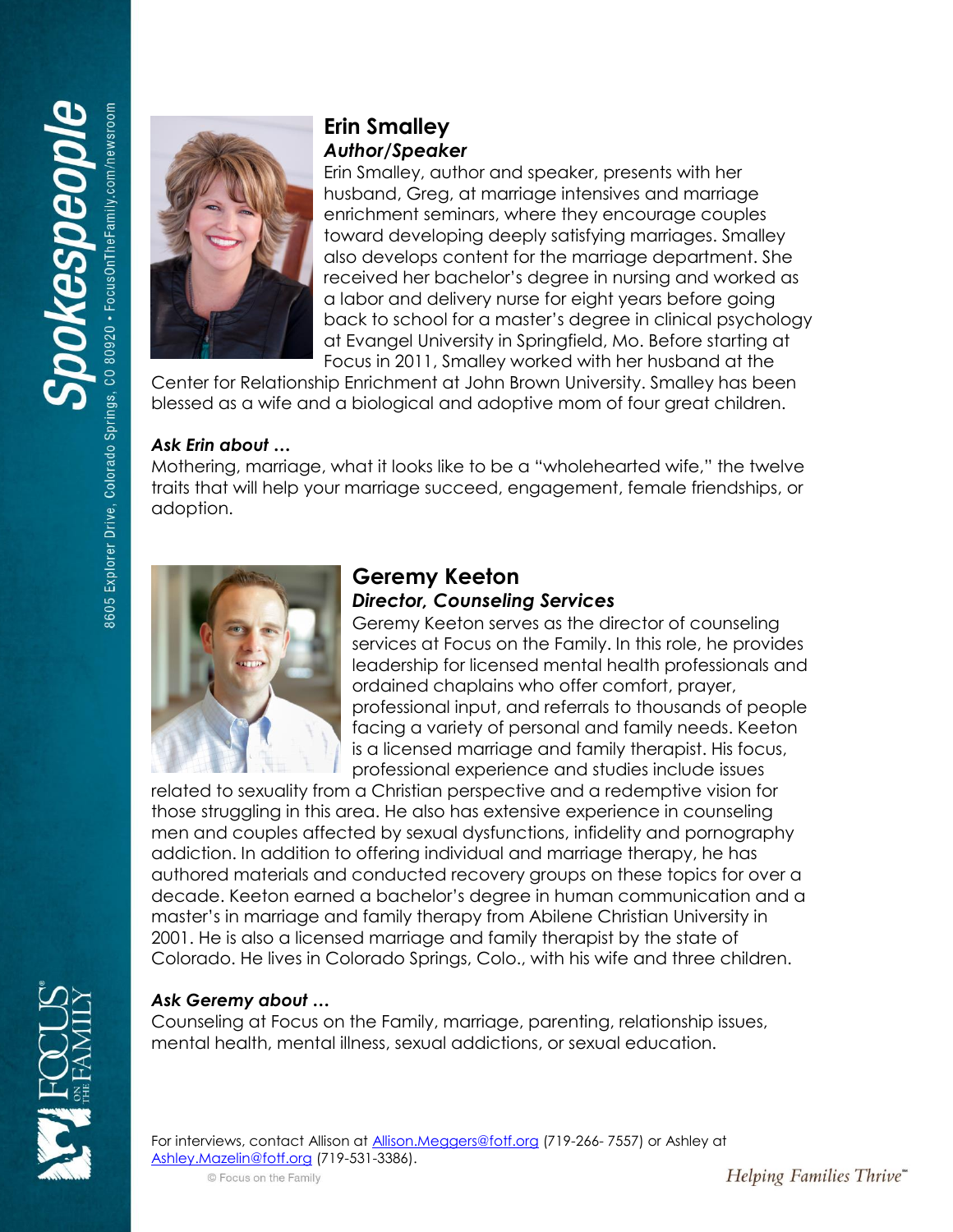

## **Harry Pearson** *Counselor*

Dr. Harry Pearson is a licensed marital and family therapist who specializes in situations involving addictions, the military and pastoral care. He draws on 30-plus years of experience as a therapist in clinical counseling centers and private practice to carry out his work in counseling at Focus on the Family. Dr. Pearson graduated from the Clinical Doctoral Program in Marriage and Family Therapy at Palmer Theological Seminary of Eastern University. He

received a Ph.D. in Pastoral Counseling from Trinity Theological Seminary. He has also earned three master degrees: a Master of Sacred Theology in Clinical Pastoral Care / Counseling from New York Theological Seminary; a Master of Arts in Religious Education from Southwestern Baptist Theological Seminary; and a Master of Arts in Biblical Literature from the Assemblies of God Theological Seminary. He is clinically certified in counseling through The Blanton-Peale Graduate Institute in New York City and The Council for Relationships in Philadelphia. He has been married to Karyn since 1982, and they have three adult children and two granddaughters.

#### *Ask Harry about …*

Counseling, mental health, mental illness, addictions, military families, pastoral care, marriage, or parenting.



## **Kelly Rosati**

#### *Vice President, Community Outreach*

Kelly Rosati is the vice president of Community Outreach at Focus on the Family, where she serves as the ministry spokesperson on child advocacy issues. Rosati oversees the Adoption and Orphan Care Initiative, the Sanctity of Human Life department, the [Option Ultrasound,](http://www.heartlink.org/oupdirectors.cfm) and Community

Care efforts. Prior to joining Focus, Rosati served for 10 years as the executive director of Hawaii Family Forum where she advocated for Hawaii's children and families in the legislature and media. Rosati and her husband adopted their four children from Hawaii's foster care system. Together they wrote the book "[Wait No More](http://family.christianbook.com/wait-more-familys-amazing-adoption-journey/john-rosati/9781589976535/pd/976535?p=1143702)", in which they share their adoption journey. She is a frequent public speaker on the topics of sanctity of human life and adoption and orphan care and currently serves as a board member of the national "March for Life." Rosati received her undergraduate degree from Marquette University and graduated cum laude from the University of Nebraska College of Law. Rosati and her family live in Monument, Colo.

## *Ask Kelly about …*

Adoption, foster care, sanctity of human life, her family's adoption story, the process of adoption from foster care, sanctity of human life, or the Evangelicals for Life conference.

For interviews, contact Allison at [Allison.Meggers@fotf.org](mailto:Allison.Meggers@fotf.org) (719-266- 7557) or Ashley at [Ashley.Mazelin@fotf.org](mailto:Ashley.Mazelin@fotf.org) (719-531-3386).

© Focus on the Family

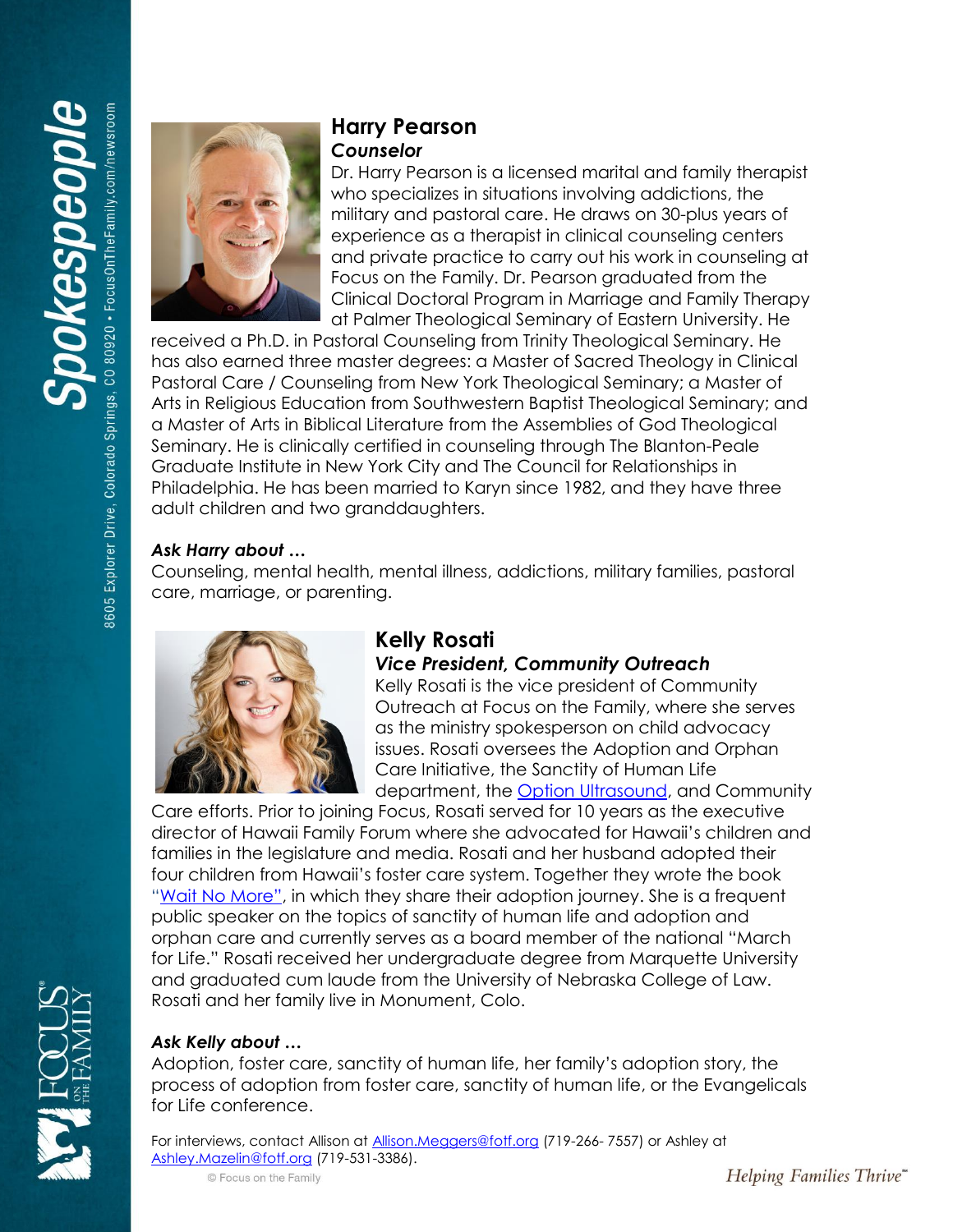

## **Dr. Sharen Ford** *Program Director, Adoption and Orphan Care*

Dr. Sharen Ford is the program director for Focus on the Family's adoption and orphan care efforts. In this role, she helps raise awareness of the need for adoptive families to provide loving and stable homes for the more than 100,000 waiting children in the U.S. foster care system. She also makes post-

placement resources available for adoptive families. Prior to her current role, Ford worked for child welfare services at the State Department of Human Services where she served as the manager for permanency services. Ford has spoken at a variety of conferences on adoption and orphan care issues. Ford received a Bachelor of Arts degree in English literature from Benedictine College, a Master of Education from the University of Missouri – St. Louis and holds a doctorate in counseling psychology from Cornerstone University. Married since 1991, Ford lives in Aurora, Colo., with her husband. She has one daughter and loves watching her grandson play sports.

#### *Ask Sharen about …*

Adoption, foster care, sanctity of human life, her family's adoption story, the process of adoption from foster care, sanctity of human life, or the Evangelicals for Life conference.



## **Robyn Chambers**

#### *Program Director, Option Ultrasound*

Robyn Chambers is the program director for [Option](http://www.heartlink.org/oupdirectors.cfm)  [Ultrasound](http://www.heartlink.org/oupdirectors.cfm) at Focus on the Family. In this role, she oversees all aspects of the program that provides ultrasound machines and sonography training to qualified pro-life medical clinics in high-abortion communities. Chambers works with a variety of other pro-life organizations that partner with Option

Ultrasound, visits pregnancy resource centers and hosts nurse trainings across the United States. She's also a member of the Leadership Alliance for Pregnancy Care Organizations. She has served at Focus on the Family for more than 20 years, starting in the ministry's Family Help Center taking calls from people seeking help from Focus. Subsequent to this, she worked on a team responsible for translating Focus resources into other languages and as a legal coordinator drafting book contracts to distribute Focus resources worldwide. She lives in Colorado Springs with her husband, and they have two adult children and three grandchildren.

## *Ask Robyn about …*

The Option Ultrasound program, the power of ultrasound, pregnancy resource centers, and the sanctity of human life.

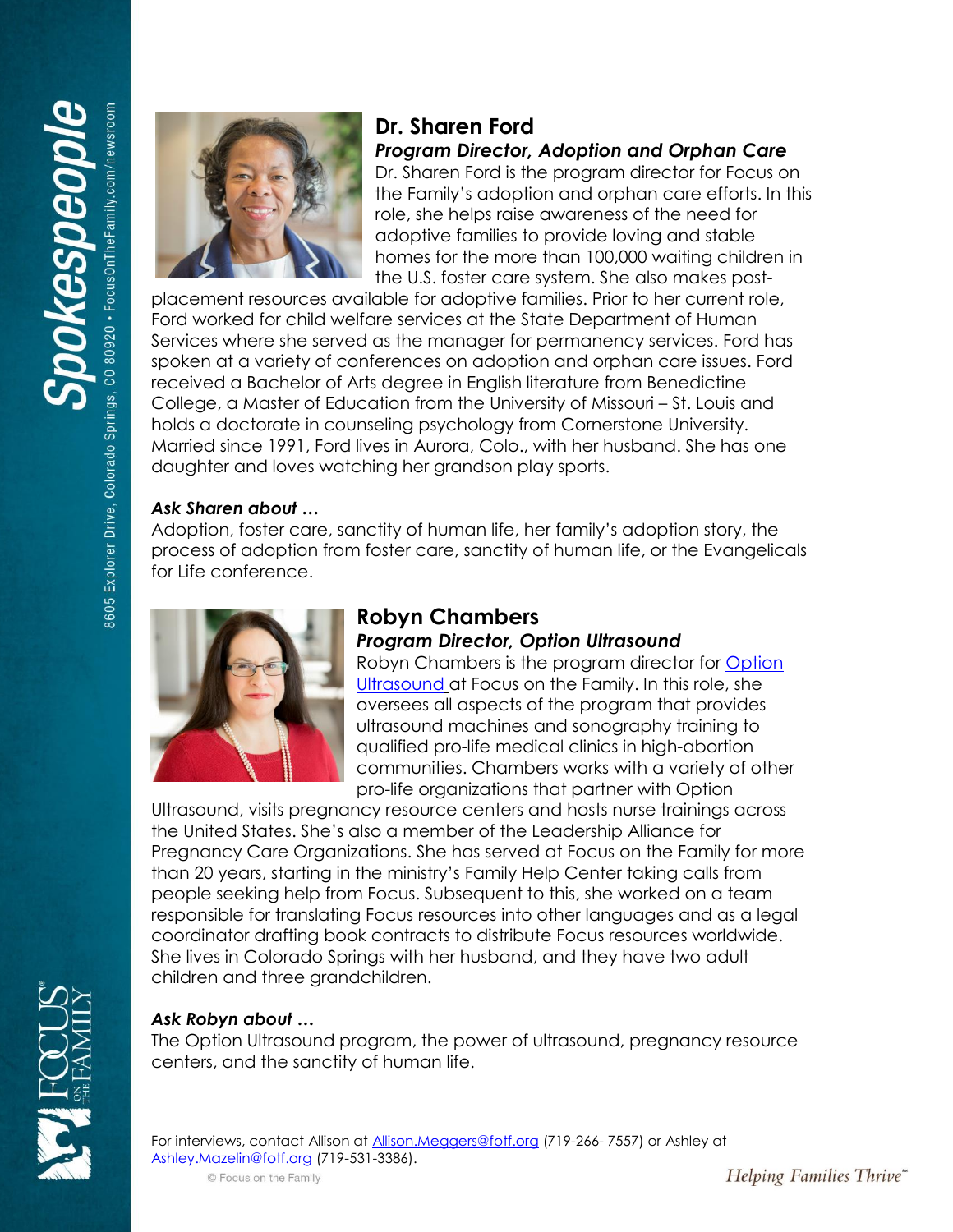

#### **Briana Stensrud** *Director, Sanctity of Life and Community Outreach*

Briana Stensrud serves as the director of Sanctity of Life and Community Outreach at Focus on the Family. In this role, she equips and engages with prolife advocates, oversees the content and communications related to the sanctity of human life and leads the ministry's program that provides benevolent resources for pregnancy resource

centers. She also supports and develops collaborative relationships through communities throughout the country and internationally in order to deliver [Raising Highly Capable Kids,](http://www.capablekids.com/) a community-based parenting programming. Prior to joining Focus, Stensrud held various donor development, marketing, public relations and sales roles. She has a Bachelor of Arts in communications and political science from Iowa State University, and a certificate of biblical and theological studies from Dallas Theological Seminary. Stensrud and her husband have one daughter, and they live in Colorado Springs.

#### *Ask Briana about …*

Sanctity of human life, the pro-life movement, the Evangelicals for Life conference, or pregnancy resource centers.



## **Mike Haley**

*Program Director, Raising Highly Capable Kids*

Mike Haley is a program director in the church and community outreach department at Focus on the Family. His most recent project has been the "Raising Highly [Capable Kids](http://www.capablekids.com/)" program, a 13-week curriculum for schools in lower-income areas that helps raise healthy, caring and responsible kids. In his role, he supports all of Focus' valuesbased programs in communities across the country. Raising Highly Capable Kids is a "train the trainer" model where

residents in communities are trained to deliver the program to parents within their spheres of influence. Parents are the most influential key to raising healthy, thriving and resilient kids, and few things please Haley more than partnering with them to affect the potential for a more positive outcome in the lives of the children.Haley has been interviewed for a variety of media outlets including Fox News, The Washington Post, Associated Press, Los Angeles Times and The Orange County Register. Haley graduated from Biola University with a bachelor's degree in Christian education and his Master of Arts in counseling and human relations from Liberty University. He and his wife, Angie, have been married since 1994 and live in Colorado Springs, Colo., with their two boys, Bennett and Brenner.

#### *Ask Mike about …*

Raising Highly Capable Kids, community care, or poverty.

For interviews, contact Allison at [Allison.Meggers@fotf.org](mailto:Allison.Meggers@fotf.org) (719-266- 7557) or Ashley at [Ashley.Mazelin@fotf.org](mailto:Ashley.Mazelin@fotf.org) (719-531-3386).

© Focus on the Family

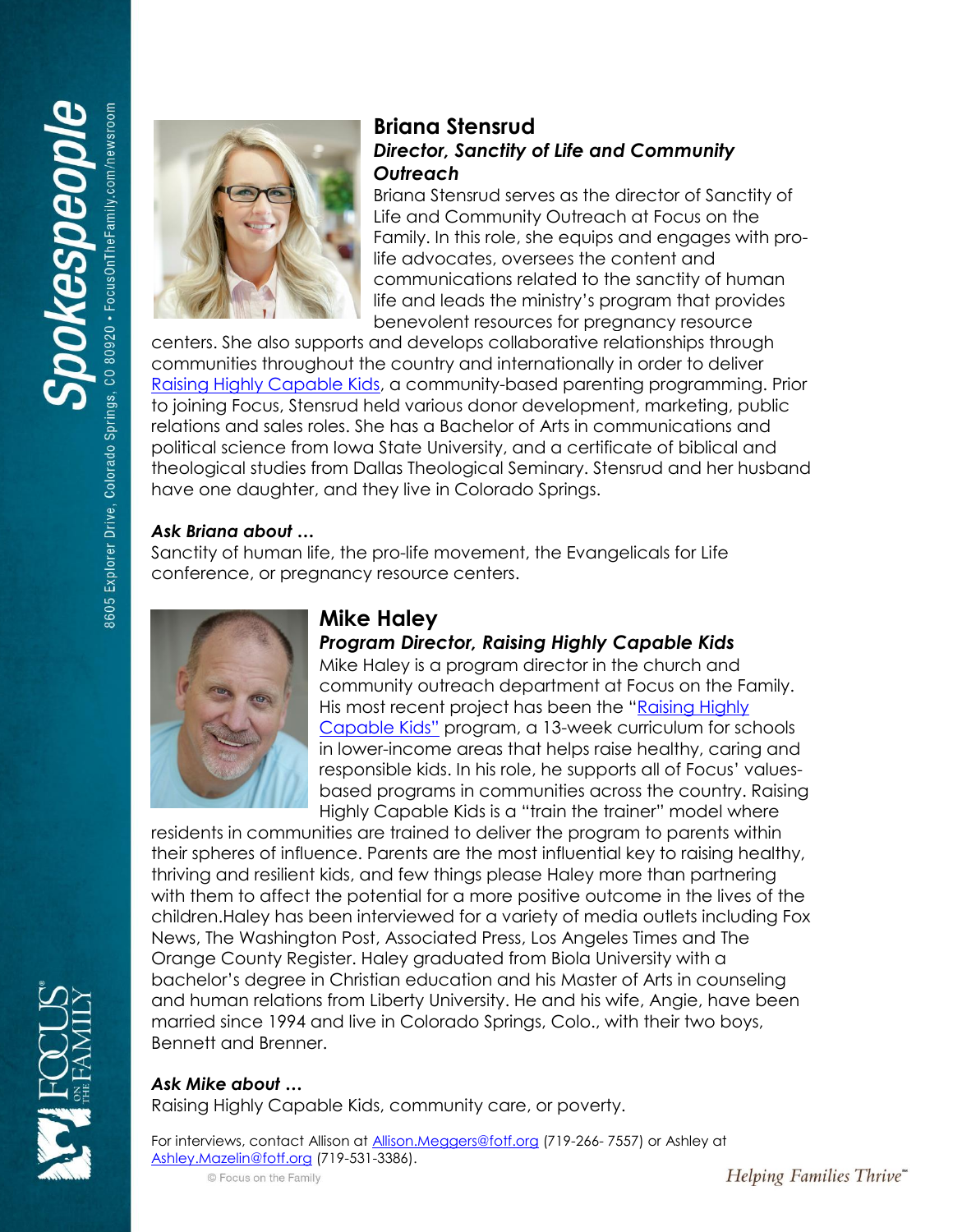

## **Glenn T. Stanton**  *Director, Family Formation Studies*

Glenn Stanton is the director of Family Formation Studies at Focus on the Family and a research fellow at the Institute of Marriage and Family in Ottawa, Ontario. He debates and lectures extensively on the issues of gender, sexuality, marriage and parenting at universities and churches around the world. Stanton served the George W. Bush administration

for many years as a consultant on increasing fatherhood involvement in the Head Start program. He is the author of a number of books on various aspects of marriage and families and a contributor author to nine more. His recent books are "[Loving My \(LGBT\) Neighbor: Being Friends in Grace and Truth](http://family.christianbook.com/loving-neighbor-being-friends-grace-truth/glenn-stanton/9780802412140/pd/412142)," an exploration of how Christians should interact with their gay or lesbian neighbors, and "[The Family Project](http://www.familyproject.com/)," a theological, anthropological and sociological look at the essential human institution of the family. Stanton is a graduate of the University of West Florida with an emphasis in philosophy and history. He resides in Colorado Springs with his wife and five children.

#### *Ask Glenn about …*

Gender, sexuality, family studies (from a sociological and anthropological perspective), fatherhood, cohabitation, masculinity and femininity, or the latest research on marriage and family.



## **Carrie Gordon Earll**

*Vice President, Government & Public Policy*

Carrie Gordon Earll is the vice president of government and public policy at Focus on the Family, where she leads the staff that provides expertise on a range of social policy topics affecting life issues, marriage and religious liberties. Earll also serves as the senior policy analyst for bioethics, researching and writing on a range of topics including abortion, end-of-life medical decisions and physician-assisted suicide. A strong

advocate for the pro-life position, Earll talks and presents sanctity of human life issues. She is partly driven by her own abortion in college, which taught her that "women deserve better than abortion." As a media spokesperson for Focus on the Family, Earll has been interviewed by hundreds of print and broadcast media outlets, including "ABC World News Tonight," "Fox News," "The O'Reilly Factor," CNN, MSNBC, National Public Radio, The New York Times and the Wall Street Journal. Earll holds a master of arts in Bioethics from Trinity International University in Chicago.

## *Ask Carrie about …*

Abortion, end-of-life medical decisions, physician-assisted suicide, sanctity of human life, bioethics, or public policy decisions.

For interviews, contact Allison at [Allison.Meggers@fotf.org](mailto:Allison.Meggers@fotf.org) (719-266- 7557) or Ashley at [Ashley.Mazelin@fotf.org](mailto:Ashley.Mazelin@fotf.org) (719-531-3386).

© Focus on the Family

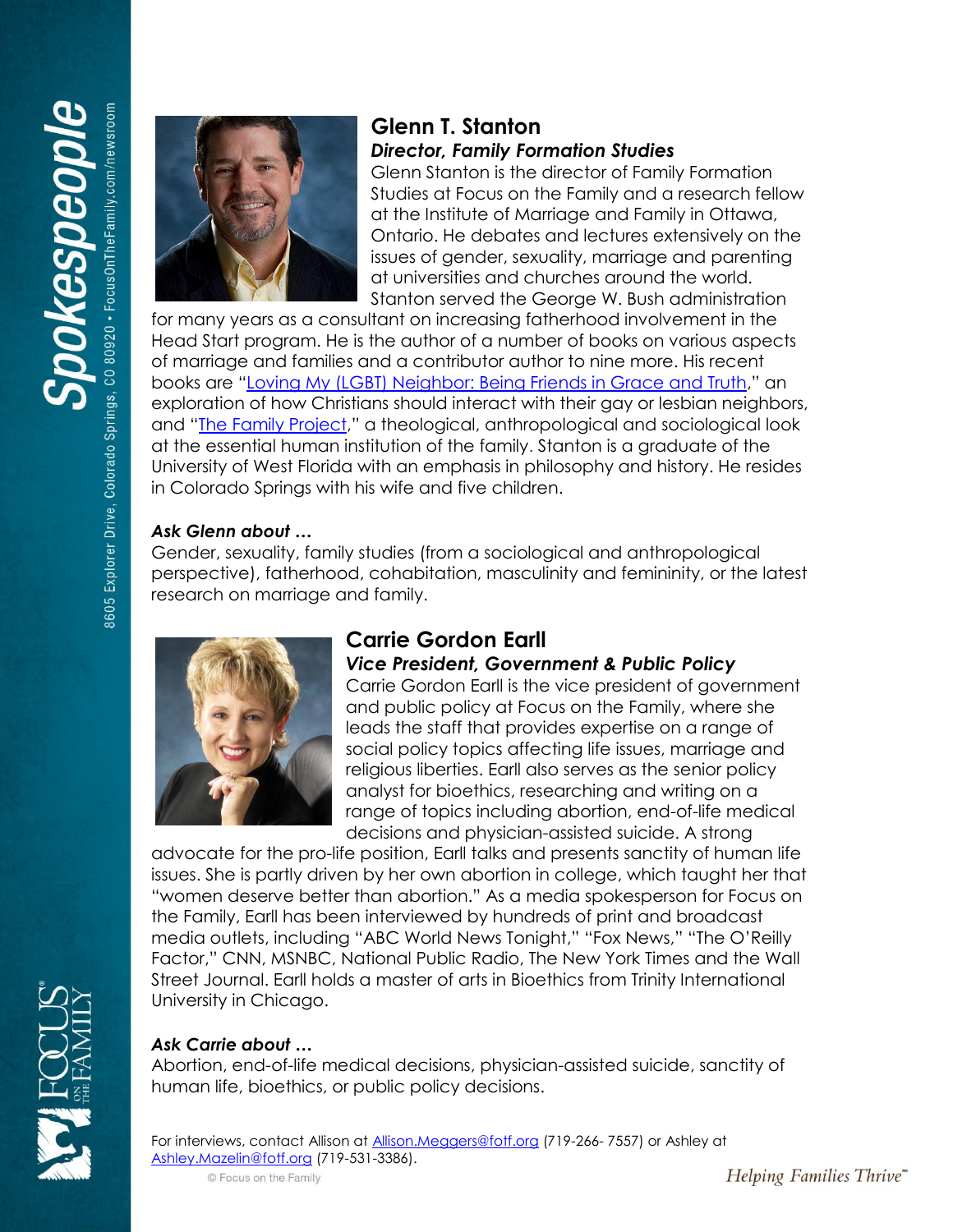

## **Bruce Hausknecht** *Judicial Analyst*

Bruce Hausknecht, J.D., is an attorney who serves as Focus on the Family's judicial analyst. He is responsible for research and analysis of legal and judicial issues related to Christians and the institution of the family, including First Amendment freedom of religion and free speech issues, judicial activism, marriage, homosexuality and prolife matters. He also tracks legislation and laws affecting these issues. Prior to joining Focus in 2004, Hausknecht practiced law for 17 years in construction litigation and as an associate general counsel for a large ministry in

Virginia. He earned a bachelor's degree in history from the University of Illinois and his J.D. from Northwestern University School of Law. Hausknecht has been married since 1981 and has three adult children.

#### *Ask Bruce about …*

Legal and judicial issues related to Christians and the family, religious liberties, or the latest Supreme Court decisions.



## **Candi Cushman** *Education Analyst*

Candi Cushman, education analyst for Focus on the Family, is a leading national expert on education issues affecting public and private education. Cushman's passion for helping parents reclaim their rights and ability to protect their children from controversial curriculum was the spark that led her to create True Tolerance, an online tool available to parents at [www.TrueTolerance.org.](file://///JOEL/Org/MinComm/DptOnly/Media%20Relations/Corporate/Templates/FOTF%20Media%20Kit%20Word%20Templates/www.TrueTolerance.org) This resource educates parents on education law and policy

and equips them so they can engage their local school officials. Cushman is also the facilitator for Focus on the Family's student-led [Day of Dialogue](http://www.dayofdialogue.com/) and Bring Your Bible to School Day annual events. Cushman has been featured in several national media outlets and radio shows, including CNN's "Anderson Cooper," HLN's "Dr. Drew," MSNBC, The New York Times, The Denver Post, ABC News, "Janet Parshall's America," "The Janet Mefferd Show" and the "Focus on the Family" broadcast. Cushman graduated cum laude from Baylor University. She currently lives in Colorado Springs, Colo.

## *Ask Candi about …*

Public and private education issues, education law and policy, Focus on the Family's student-led "Day of Dialogue" and "Bring Your Bible to School Day" events.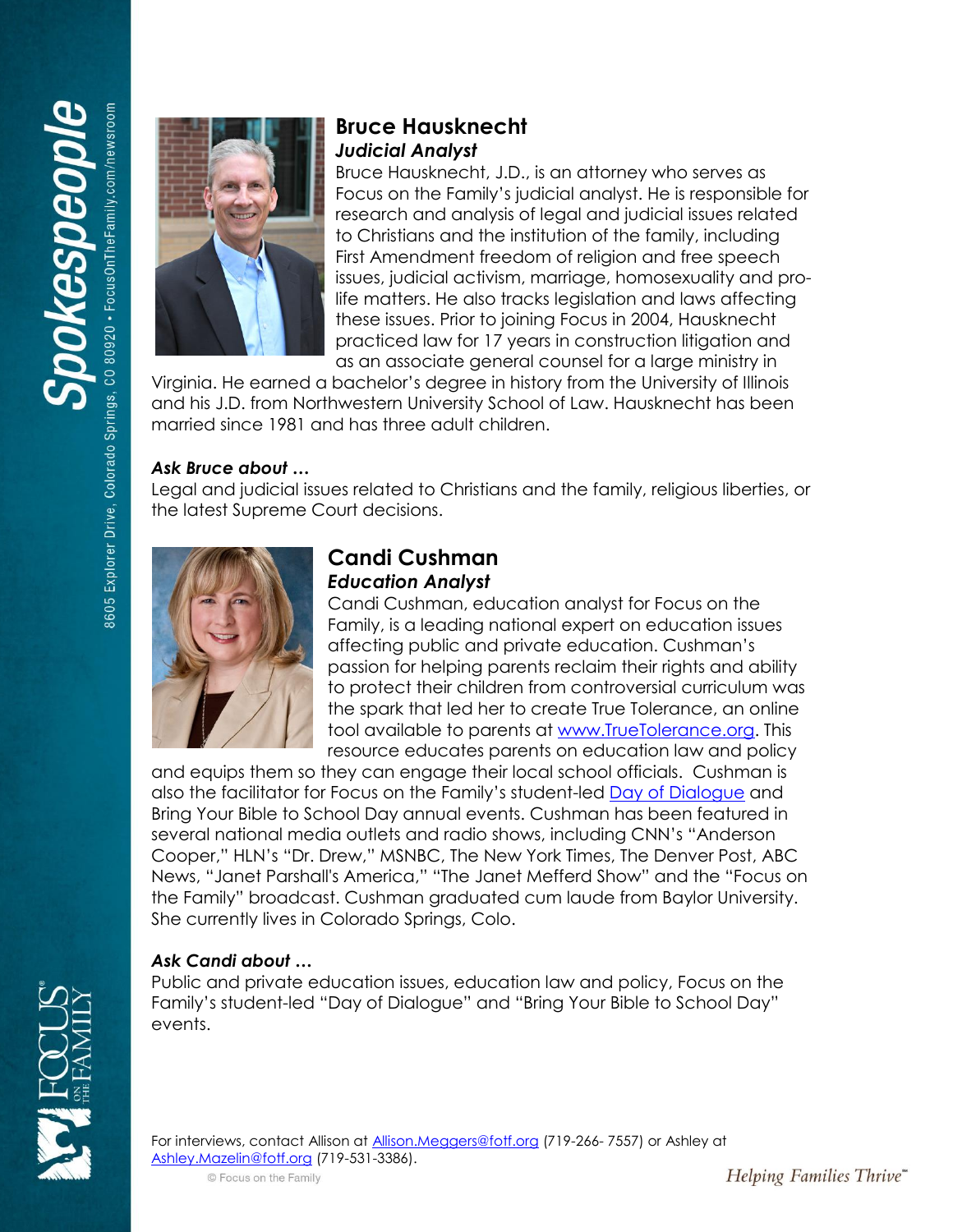80920 • FocusOnTheFamily.com/newsroom pokespeop  $\overline{0}$ 3605 Explorer Drive, Colorado Springs,



## **Jeff Johnston**  *Issues Analyst*

Jeff Johnston works as an issues analyst at Focus on the Family, where he researches and writes about a variety of subjects related to marriage, homosexuality, gender, and healthy sexuality. Though raised in a Christian home and actively involved in his church growing up, Johnston struggled for years to reconcile his Christian faith with his same-sex attractions and sexual addiction. While working as a youth intern at a church in San Diego, he attended a conference, "Hope and Healing for the Homosexual,"

which began his journey of healing and change. Since then, he has shared the story of God's transforming power with churches, youth groups, schools and the news media. Before joining Focus, Johnston served as a director on the boards of Exodus International and PFOX, ministries dedicated to providing resources and support for men and women with unwanted same-sex attractions, and for their churches and families. In addition, he served as executive director of ministries in Baltimore and San Diego, helping men and women move toward God's design for healthy sexuality. Johnston graduated from San Diego State University and lives in Colorado Springs with his wife and three sons.

#### *Ask Jeff about …*

Sexuality, gender, marriage, homosexuality, or transgenderism – and explaining these issues to your kids.



## **John Fuller**

## *Co-Host, Focus on the Family Daily Broadcast*

John Fuller is vice president of Focus on the Family's Audio and New Media division, leading the team that creates and produces more than a dozen audio programs. Fuller is also the co-host of the awardwinning "Focus on the Family" daily radio program. He hosts the radio features "Weekend Magazine" and "Focus on the Family Minute," as well as the "Focus on Marriage" and "Focus on Parenting" podcasts. Fuller speaks internationally about parenting, marriage,

adoption, faith, creativity, workplace relationships and more. He has written for a variety of magazines and is also the author of "[First-Time Dad: The Stuff You](http://www.christianbook.com/first-time-stuff-really-need-know/john-fuller/9780802487506/pd/487506?product_redirect=1&Ntt=487506&item_code=&Ntk=keywords&event=ESRCP)  [Really Need to Know](http://www.christianbook.com/first-time-stuff-really-need-know/john-fuller/9780802487506/pd/487506?product_redirect=1&Ntt=487506&item_code=&Ntk=keywords&event=ESRCP)" (Moody Publishing, 2011). Fuller has a Master of Arts in human communications from the University of Northern Colorado and a Bachelor of Arts in journalism from the University of Texas at Tyler; he also studied at Dallas Theological Seminary. Married since 1984, Fuller and his wife, Dena, have six children.

## *Ask John about …*

Importance of radio ministry (i.e. share-a-thons), first-time fatherhood, cohosting the Daily Broadcast, autism, or adoption.

For interviews, contact Allison at **Allison.Meggers@fotf.org** (719-266-7557) or Ashley at [Ashley.Mazelin@fotf.org](mailto:Ashley.Mazelin@fotf.org) (719-531-3386).

© Focus on the Family

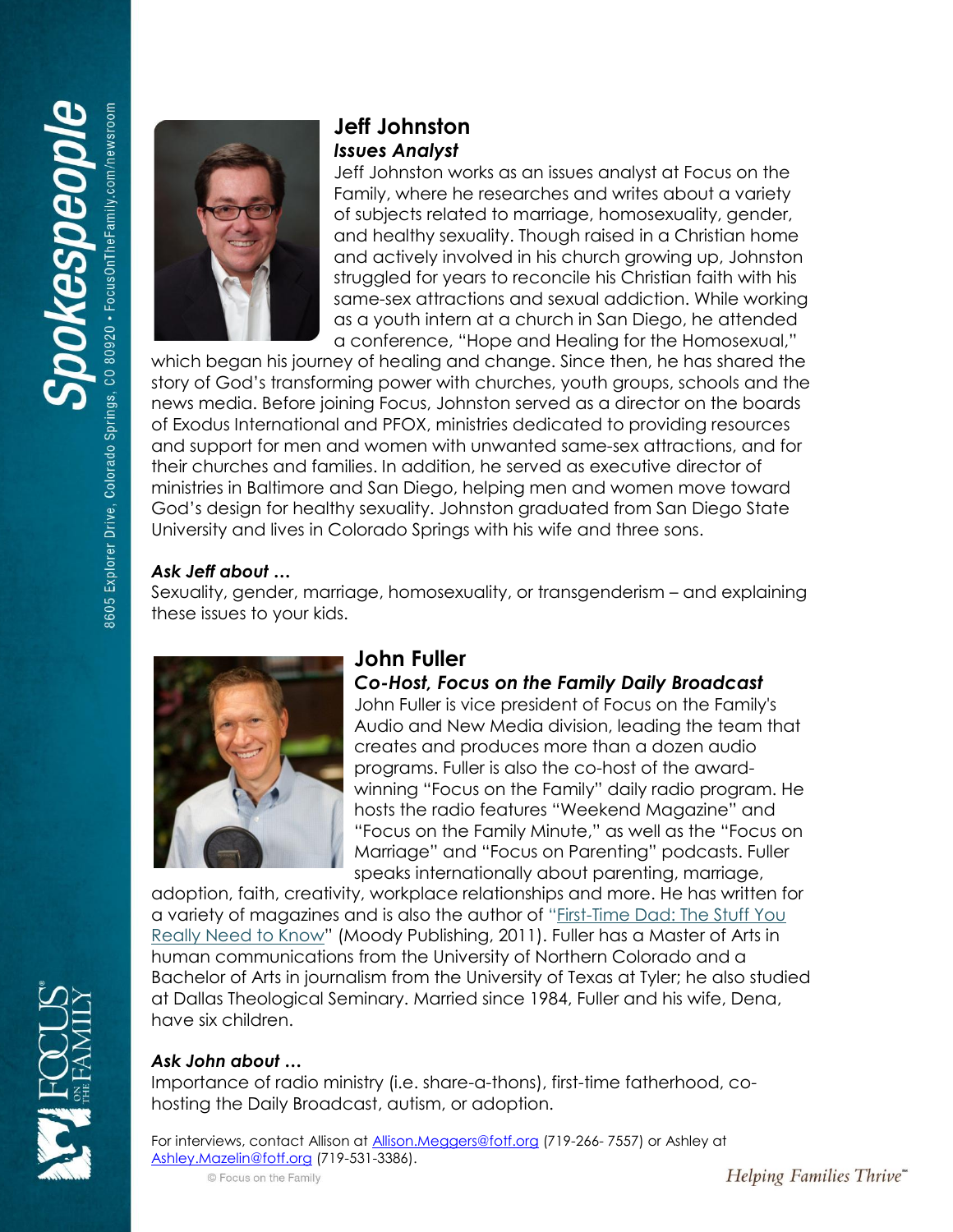80920 • FocusOnTheFamily.com/newsroom pokespeop CO 3605 Explorer Drive, Colorado Springs,



## **Tim Goeglein** *Vice President, External Relations*

Tim Goeglein is the vice president for External Relations for Focus on the Family, serving in Washington, D.C. He has held high-level government posts for the past two decades, including special assistant to President George W. Bush, where he was the deputy director of the White House Office of Public Liaison from 2001 to 2008. Goeglein was the president's principal outreach contact for conservatives, think tanks, veterans groups, faith-

based groups and some of America's leading cultural organizations. Prior to his work in the White House, Goeglein served as communications director for the Campaign for Working Families. Before that, he was first deputy press secretary, and then press secretary and communications director for Sen. Dan Coats of Indiana. He also the author of "[The Man in the Middle: An Inside Account of](http://www.christianbook.com/Christian/Books/product?item_no=672880&product_redirect=1&Ntt=672880&item_code=&Ntk=keywords&event=ESRCP)  [Faith and Politics in the George W. Bush Era](http://www.christianbook.com/Christian/Books/product?item_no=672880&product_redirect=1&Ntt=672880&item_code=&Ntk=keywords&event=ESRCP)" (Broadman and Holman, 2011). Goeglein graduated from Indiana University's Ernie Pyle School of Journalism in 1986, where he was the Richard Gray Fellow his senior year. He also holds an honorary doctorate from Concordia University – New York. Goeglein lives in the Washington, D.C. area with his wife and two sons.

#### *Ask Tim about …*

Politics, sanctity of human life, or cultural commentary.



# **Paul Batura**

*Vice President, Communications* Paul Batura is vice president of Communications for Focus on the Family. In his role, Batura is responsible for media and public relations, internal communications and community relations. With more than two decades of diverse experience in the news media, broadcast journalism, publishing and non-profit administration, Batura has been with Focus on the

Family since 1998. Prior to serving in his current capacity, he served as a top writer and adviser to both Focus' founder, Dr. James C. Dobson and its current president, Jim Daly. His books include, "Good Day! The Paul Harvey Story" and "Mentored by the King: Arnold Palmer's Success Lessons for Golf, Business, and Life." Most recently, he collaborated with Jim Daly on ["REFOCUS: Living a Life that Reflects God's Heart"](http://www.christianbook.com/refocus-living-that-reflects-gods-heart/jim-daly/9780310331766/pd/331766?product_redirect=1&Ntt=331766&item_code=&Ntk=keywords&event=ESRCP) (Zondervan, 2012)*.* Batura and his wife, Julie, had the privilege of adopting their three young boys, Riley, Will and Alex, at birth. Batura and his family reside in Colorado Springs, Colo.

#### *Ask Paul about …*

Focus on the Family's past, present, and future, fatherhood, communications, adoption, writing, or caring for an aging parent.

For interviews, contact Allison at **Allison.Meggers@fotf.org** (719-266-7557) or Ashley at [Ashley.Mazelin@fotf.org](mailto:Ashley.Mazelin@fotf.org) (719-531-3386).

© Focus on the Family